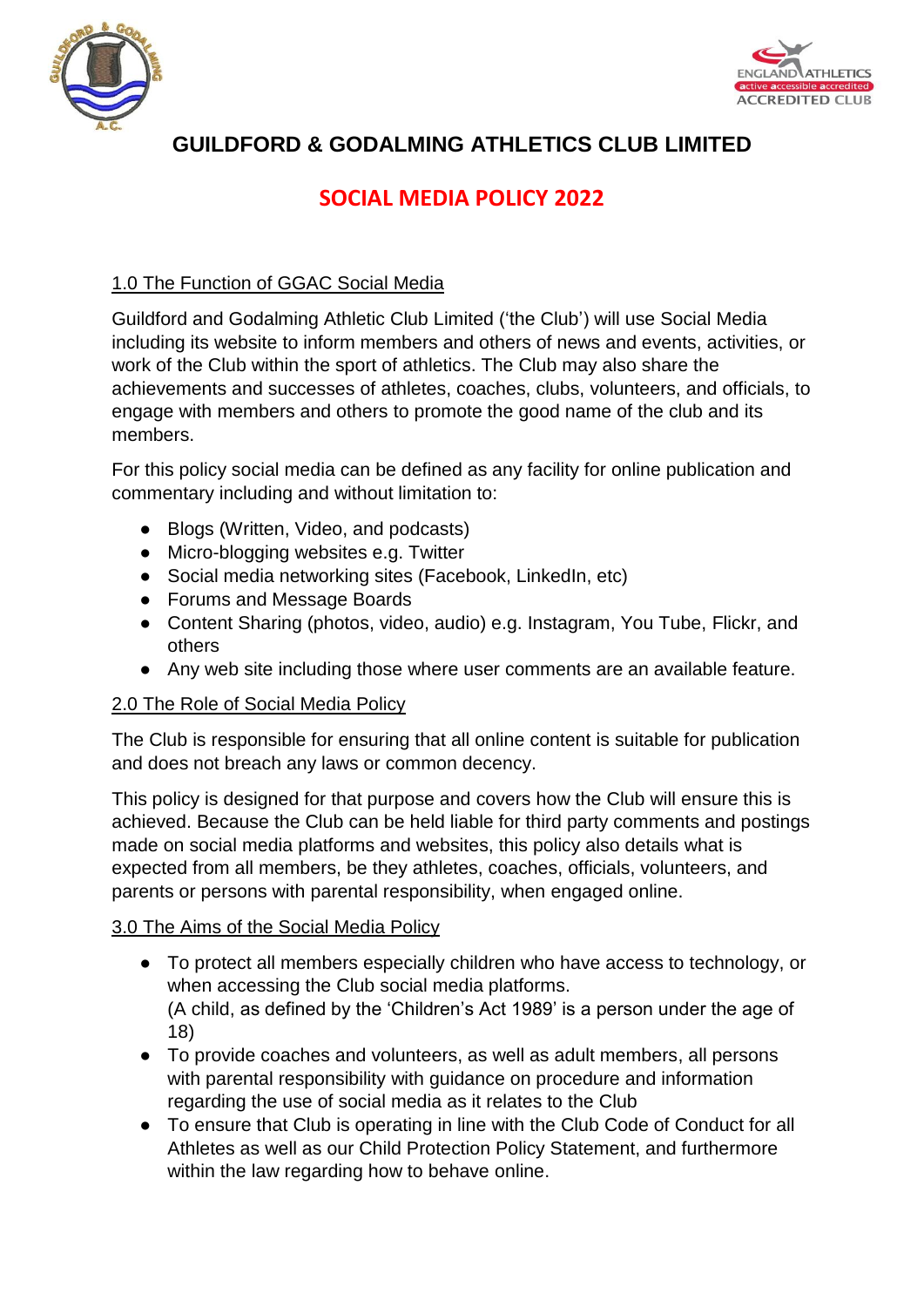



## 4.0 The Management of Social Media.

- The content of the Club Social Media is overseen by the Directors and Committee who ensure the content of all messages and photographs is appropriate.
- They have the authority to delete all inappropriate posts or comments and reserve the right to block, unfollow, ignore, and report those making posts, messages or contact that is deemed to be irrelevant, repetitive, abusive, bullying or harassing in nature without notice.
- Club members should be aware that social media is not monitored 24/7 and there may be a delay in responding to posts, comments, and messages.
- No photograph of a child may be included on social media without the consent of their parent or those with parental responsibility.
- If any adult member's name or photograph is included in Club social media and they would like it to be removed they should contact a director or committee member. The post will be removed as soon as possible on request.

#### 5.0 The General Guidance

This guidance applies to all Members (athletes, coaches, officials, volunteers), and others (parents and persons with parental responsibility) alike. All participants on social media must:

- Clearly identify themselves.
- Respect the rights and confidentially of others.
- Use discretion and be respectful.
- Users must not use abusive, insulting, discourteous or sexual language which could be deemed to discriminate, bully, or harass any individual relating to age, sex, gender reassignment, race and nationality, disability, sexual orientation, religion, or belief.
- No one should use social media to bully another person or post photographs or videos that are discriminatory or offensive.
- No comment should ever be made about an individual that exposes them or their family to hatred or ridicule.
- No comment should be made that causes someone to be either persistently ignored, rejected, avoided, or reduces their value in the estimation of ordinary, well-balanced people or undermines them personally or professionally.
- Re-posting or retweeting any inappropriate content represents approval of that content and will be subject to disciplinary action.
- Members and others should avoid using private messages through club Social Media but instead be open and clear and always respectful of others.
- Due to the nature of social media you should not be offended if your comment or message is not responded to, shared, liked, or seen.
- Adults should carefully consider the nature of all comments and communication made via social media where it is likely to be seen by those U18.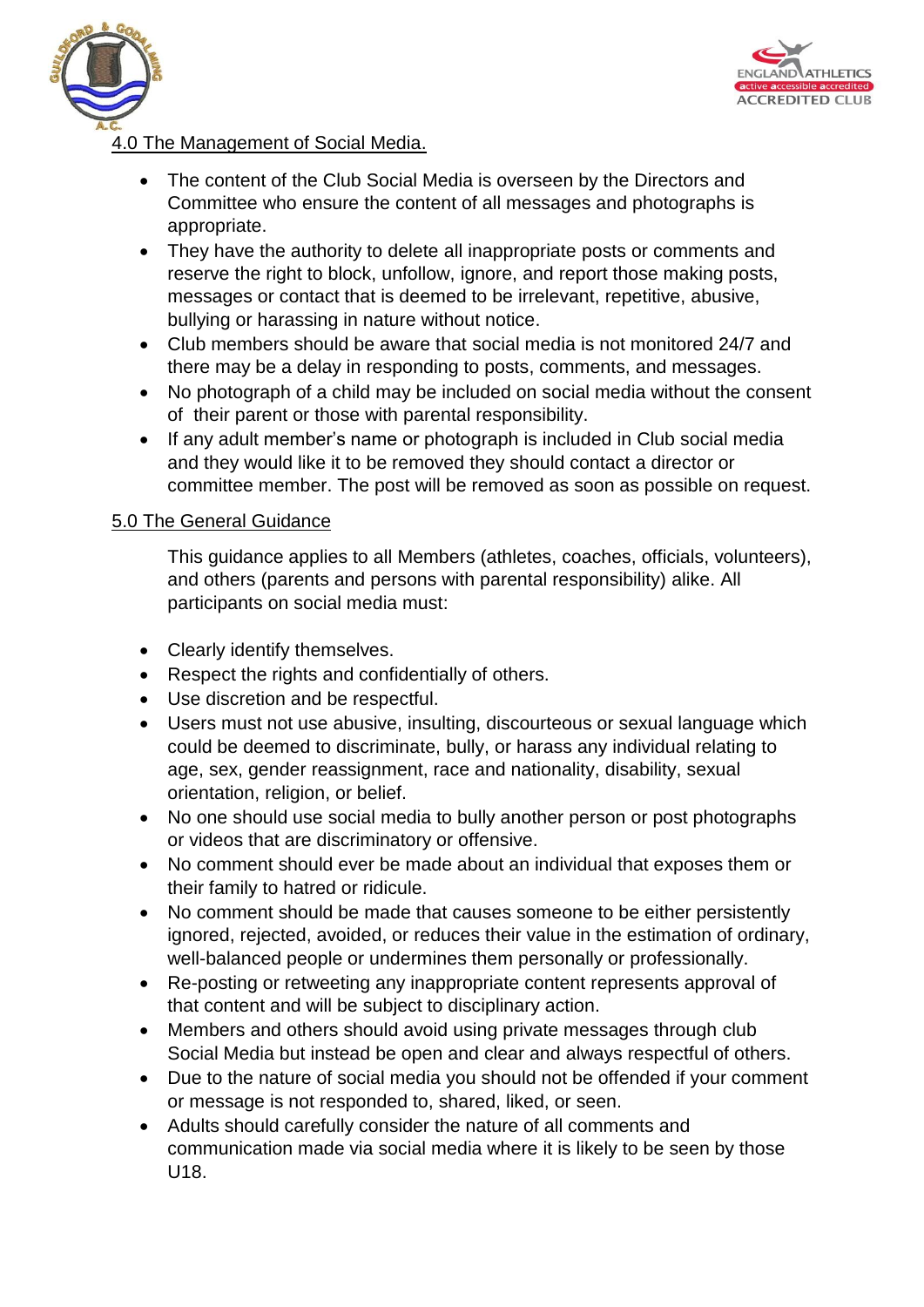



- To safeguard both adults and children, it is not appropriate for a coach, official or any adult volunteer to accept a friend request from a child/junior athlete. If you receive such a request, you must decline it and inform a Director or committee member.
- Caution must also be exercised by Club coaches, officials, and volunteers in personal communications between themselves and any child to avoid potential miscommunication. Best practice guidance is for coaches and other adults to only contact under 18's through their parent, or person with parental responsibility.
- Parents, and those with parental responsibility who wish to give their 13+ access to Club social media must take the responsibility for determining what is appropriate for their child, and families are advised to always use caution when revealing personally identifiable information via any of the platforms and services.
- No personal information concerning a child may be posted on any Club social media. This includes their name, address or any information about a child's life interests or activities which may help a stranger target a child.
- In all cases photographs which include children should always be group shots and under no circumstances should personal data be included which identifies a single child.
- No photographs, videos or text content should be posted which could be deemed abusive or inappropriate in that it criticises or humiliates a child, or which may put undue pressure on that child.
- Members and others should be aware that online activity is entirely at their own risk and in addition must always make it clear that their views are their own and do not necessarily reflect the views of the Club.
- Remember social networking websites are public forums, particularly if they are part of a network. Club members and others should not assume that their posts on any social media platform will remain private.
- Providers of Social media platforms have their own rules and guidelines which all club members must follow.

## 6.0 Personal Social Media Conduct Relating to Guildford and Godalming Athletic Club

The Club respects all members' and others' right to a private life. However, the Club must also ensure that matters of a confidential nature and its reputation are protected. Therefore, any communications that Club members and others make in a personal capacity in relation to the Club through any personal social media platform must in addition to the guidance above also not:

• Bring the Club into disrepute by making insulting or slanderous comments about individuals or other organisations or by posting images that are inappropriate or links to inappropriate content; or being seen to support a comment or post that would fall into the above two categories.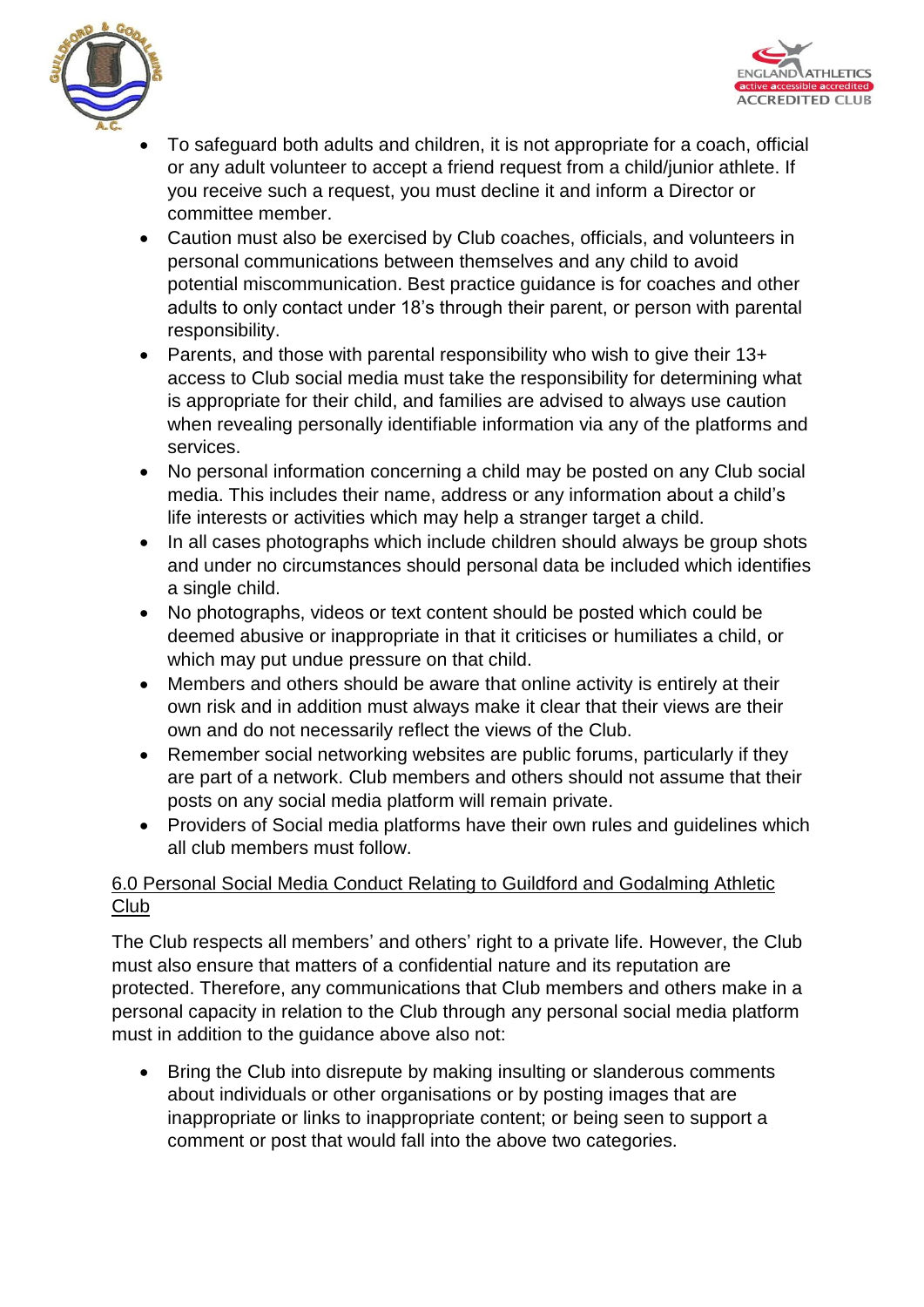



- Breach confidentiality by revealing information about an individual or organisation.
- Disclose information about the Club where there would be a reasonable expectation of confidentiality.
- Breach copyright, for example reproduction of a photograph or text without permission or fail to acknowledge where permission has been granted.
- Use social media to bully a member or post images that are discriminatory or offensive.
- No Member or other person, regardless of position should make a comment on social media, in any way that suggests they are doing so on behalf or in connection with the Club, unless they have received written permission of the Directors.
- If a member wishes to set up any new social media account relating to their activity or group within the Club, be it through different or more specific pages or online channels, they must first contact the Directors to discuss the options available.
- Under no circumstances may Club members and others use the Guildford and Godalming Athletics Club name, logo, or resources without consent of the Directors, nor or should they write about their role within the club, or discuss athletes, coaches, members, or volunteers without the written consent of those concerned.

## 7.0 Website and Email Guidance

In addition to the above policy guidance when using using the Club website communication facilities such as emails, or online forms and applications, all individuals are required,

- To maintain the confidentiality of their username and password for the website.
- To inform a director or committee member if they think there may have been a breach of the Club Privacy Notice, personal data, or password.
- Not to use another person's email account without their permission, when contacting the Club.
- Not to use the website or any official Club email address to send junk email and spam, chain letters, pyramid schemes or any other unsolicited messages commercial or otherwise.
- Not to make available or upload files to the website or any Club email address that contains any malicious programme or malware or corrupt data that may damage the operation of the computer or property of another person or organisation.
- Not to collect or store personal information about others for any purpose besides that related to personal or family members' membership of the Club.
- Not to use the Club Website or Club emails to advertise or offer to buy or sell goods or services for any commercial purpose.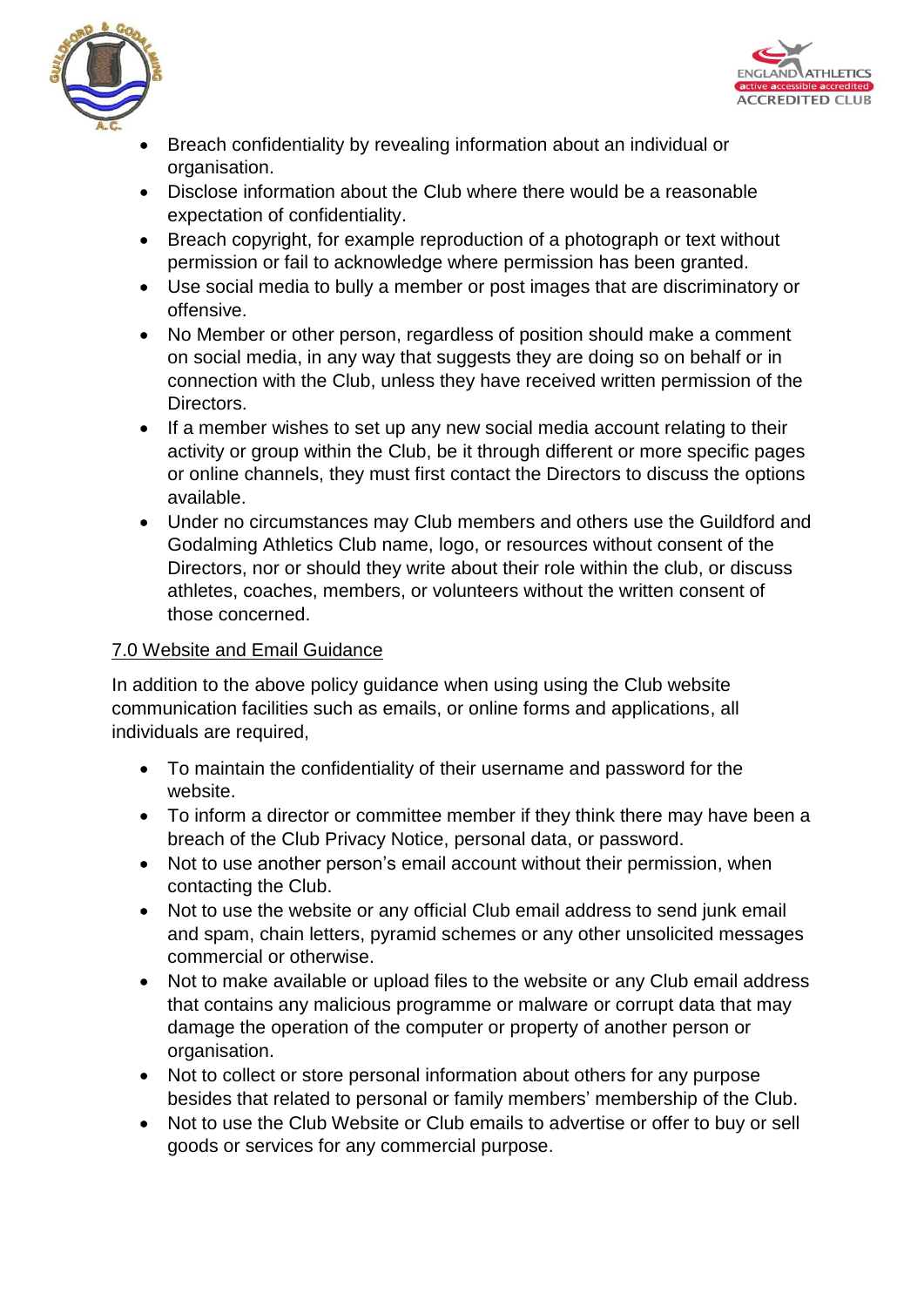



- Not to use a Club email address to impersonate any person or the Club with the intention of misleading others.
- Not to attempt to gain unauthorised access, through hacking, password mining or any other means to any of the Club website, email accounts, computer systems or networks connected to the personnel or Directors of the Club

The Club website and social media may from time to time contain links to other third-party websites that are controlled and monitored by other organisations. In doing so the Club does not give any assurances about these websites nor is it responsible for their content, availability, or operation.

#### 8.0 Reporting Concerns and Breaches

If Club Members or others believe that they have witnessed possible criminal activity on any social media site, they should report it to the police.

In all circumstances:

- Club members are responsible for reporting misuse and inappropriate content as soon as it is identified to the Child Welfare/ Protection Officer
- If any person has a concern about what they see or are told on a Club or other social media networking site, about the club or an individual member they must report this to the Child Welfare/Protection Officer who, together with the Directors and other committee members will determine what action is appropriate. Depending on the outcome is the Club may:
	- o Remove comments or posts and if appropriate ban the user from Club social media or request the online provider to do so.
	- o Report individual users to the appropriate social media provider (Facebook/Twitter etc), following the reporting procedures of those companies.
	- o Initiate the Club Disciplinary Procedures process
	- o Report misconduct to a relevant external organisation, who may take their own action.

## 9.0 Sanctions and Disciplinary Action

- Members should be aware that a breach of any part of this policy guidance will be fully investigated by the Directors and may trigger action in accordance with the Club's Disciplinary Procedures process.
- In the circumstances where a crime has been committed the Directors will inform the police.

Guildford & Godalming Athletic Club Limited reserves the right to alter the terms of this policy at any time without notice. The latest version of this policy will include the most up to date terms, and the guidance in the latest version will supersede any previously stated. The social media version applicable at the time of any incident will be used to settle a breach or concern relating to social media. This policy is in